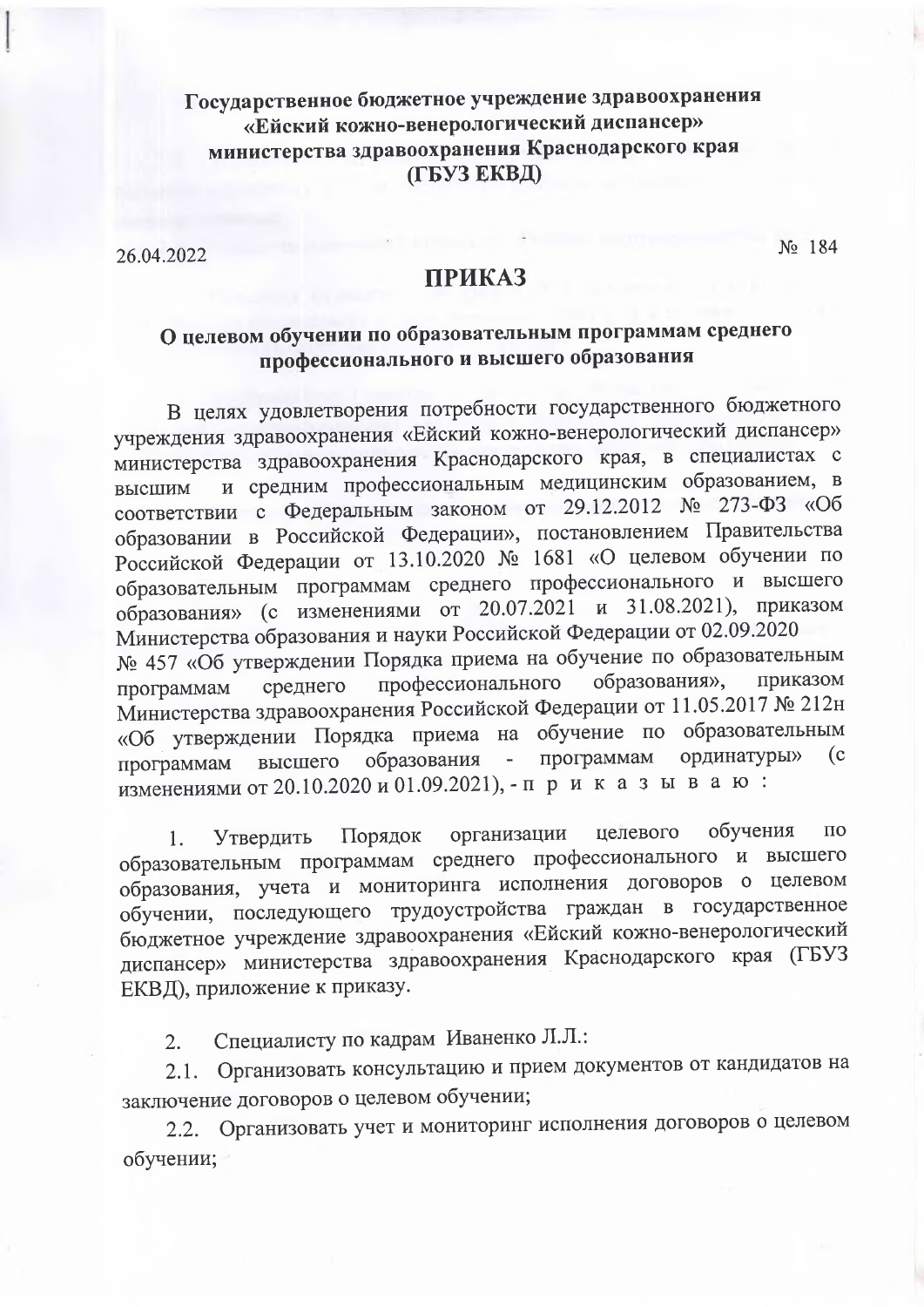Обеспечить контроль по трудоустройству граждан, заключивших  $2.3.$ договоры о целевом обучении, не позднее срока, установленного договором о нелевом обучении;

Довести настоящий приказ до сведения заинтересованных лиц.  $2.4.$ 

Главному бухгалтеру Захаровой И.Н. осуществлять контроль за  $\mathcal{F}$ выполнением обязательств по заключенным договорам о целевом обучении, в части предоставления мер поддержки граждан.

Программисту (главному специалисту) Ивахненко А.Г. обеспечить  $\overline{4}$ . размещение (опубликование) настоящего приказа на официальном сайте ГБУЗ ЕКВД в информационно-телекоммуникационной сети «Интернет».

Контроль за выполнением настоящего приказа оставляю за собой.  $5.$ 

Главный врач

 $\mathcal{O}$  on  $f$ 

В.А. Ожерельев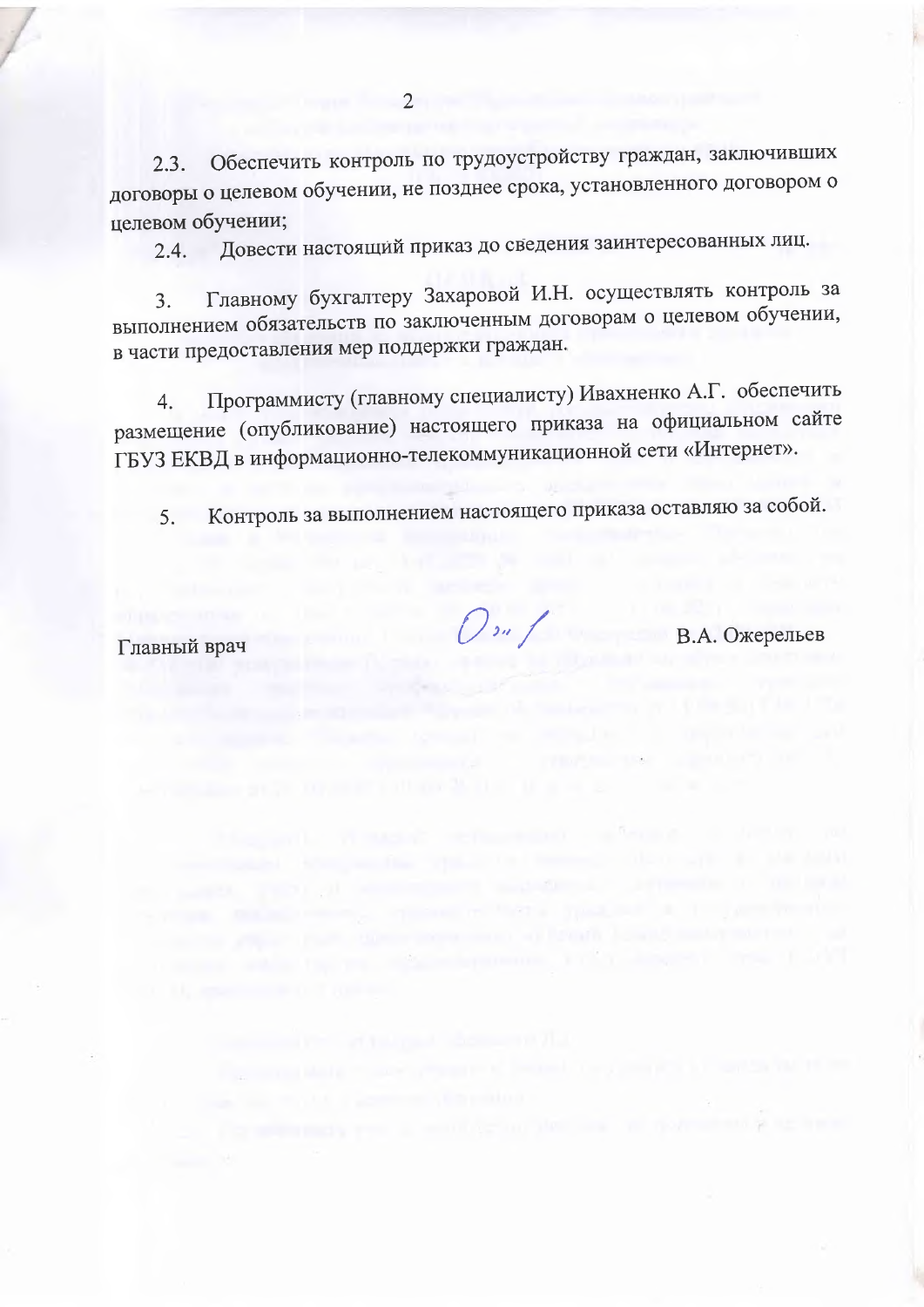#### Приложение

К приказу главного врача ГБУЗ ЕКВД от «26» апреля 2022 г. № 184

### ПОРЯДОК

организации целевого обучения по образовательным программам среднего профессионального и высшего образования, учета и мониторинга исполнения договоров о целевом обучении, последующего трудоустройства граждан в государственное бюджетное учреждение здравоохранения «Ейский кожно-венерологический диспансер» министерства здравоохранения Краснодарского края (ГБУЗ ЕКВД)

#### 1. Общие положения

Настоящий Порядок организации целевого обучения  $\Pi$ O  $1.1.$ образовательным программам среднего профессионального и высшего образования, учета и мониторинга исполнения договоров о целевом последующего трудоустройства граждан в государственное обучении, бюджетное учреждение здравоохранения «Ейская центральная районная больница» министерства здравоохранения Краснодарского края (ГБУЗ ЕКВД) (далее - Порядок).

Специалист по кадрам ГБУЗ ЕКВД ежегодно, не позднее 31 мая  $1.2.$ года, предшествующего году приема на целевое обучение, направляет в отдел по вопросам государственной и гражданской службы и кадров министерства здравоохранения Краснодарского края (далее - министерство) следующую информацию:

потребность в подготовке медицинских специалистов с высшим наименованием образованием  $\mathbf{C}$ профессиональным средним  $\overline{M}$ специальностей по программам специалитета и ординатуры, направлениям подготовки;

планируемое количество граждан для поступления в рамках целевого приема и потребности учреждения в специалистах конкретного профиля.

Информация подписывается главный врачом ГБУЗ ЕКВД и заверяется печатью.

Право на целевое обучение по образовательным программам  $1.3.$ высшего образования в образовательной организации, осуществляющей образовательную деятельность по образовательным программам высшего образования (далее - образовательная организация), имеют граждане, которые заключили договор о целевом обучении по образовательной программе высшего образования.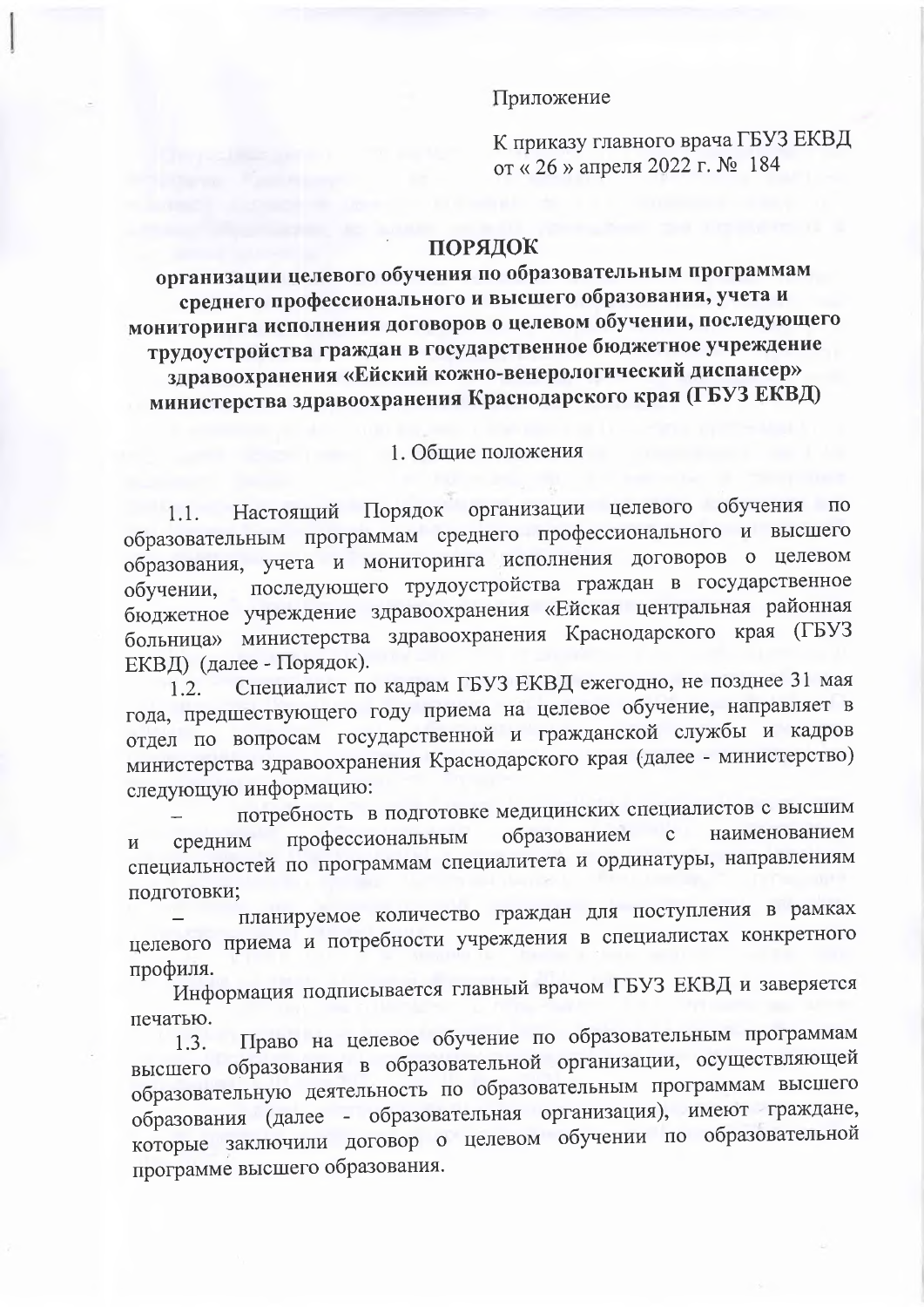Отсутствие регистрации по месту жительства (по месту пребывания) на территории Краснодарского края у гражданина, изъявившего желание заключить договор о целевом обучении по образовательной программе высшего образования, не может служить основанием для ограничения в заключении договора.

Гражданин, имеющий основное общее или среднее общее 1.4. образование, поступающий на обучение по образовательной программе среднего профессионального образования, вправе заключить договор о образовательной среднего программе  $\Pi$  O обучении целевом профессионального образования с медицинской организацией, если образование данного уровня гражданин получает впервые.

Отсутствие регистрации по месту жительства (по месту пребывания) на территории Краснодарского края у гражданина, изъявившего желание заключить договор о целевом обучении по образовательной программе среднего профессионального образования, не может служить основанием для ограничения в заключении договора о целевом обучении по образовательной программе среднего профессионального образования.

2. Правила заключения договоров о целевом обучении

Договор о целевом обучении заключается в простой письменной  $2.1.$ форме в соответствии с типовой формой, утвержденной постановлением Правительства Российской Федерации от 13 октября 2020 года № 1681 «О образовательным программам среднего обучении  $\Pi$ O целевом профессионального и высшего образования», в количестве экземпляров по числу сторон договора о целевом обучении.

Сторонами договора о целевом обучении являются: министерство  $2.2.$ учреждение Краснодарского (Заказчик), края здравоохранения здравоохранения (Работодатель) и гражданин, имеющий среднее (полное) общее образование, среднее профессиональное образование, поступающий на обучение по образовательной программе высшего или среднего профессионального образования.

Сроки начала и окончания приема документов граждан для  $2.3.$ заключения договора о целевом обучении в 2022 году:

для лиц, поступающих по образовательной программе высшего образования, в пределах установленной квоты приема на целевое обучение для лиц, поступающих по программам специалитета на базе среднего общего образования - с 01 мая 2022 г. по 19 июля 2022 г.;

для лиц, поступающих на обучение по программам специалитета на базе среднего профессионального образования - с 01 мая 2022 г. по 05 июля 2022 г.;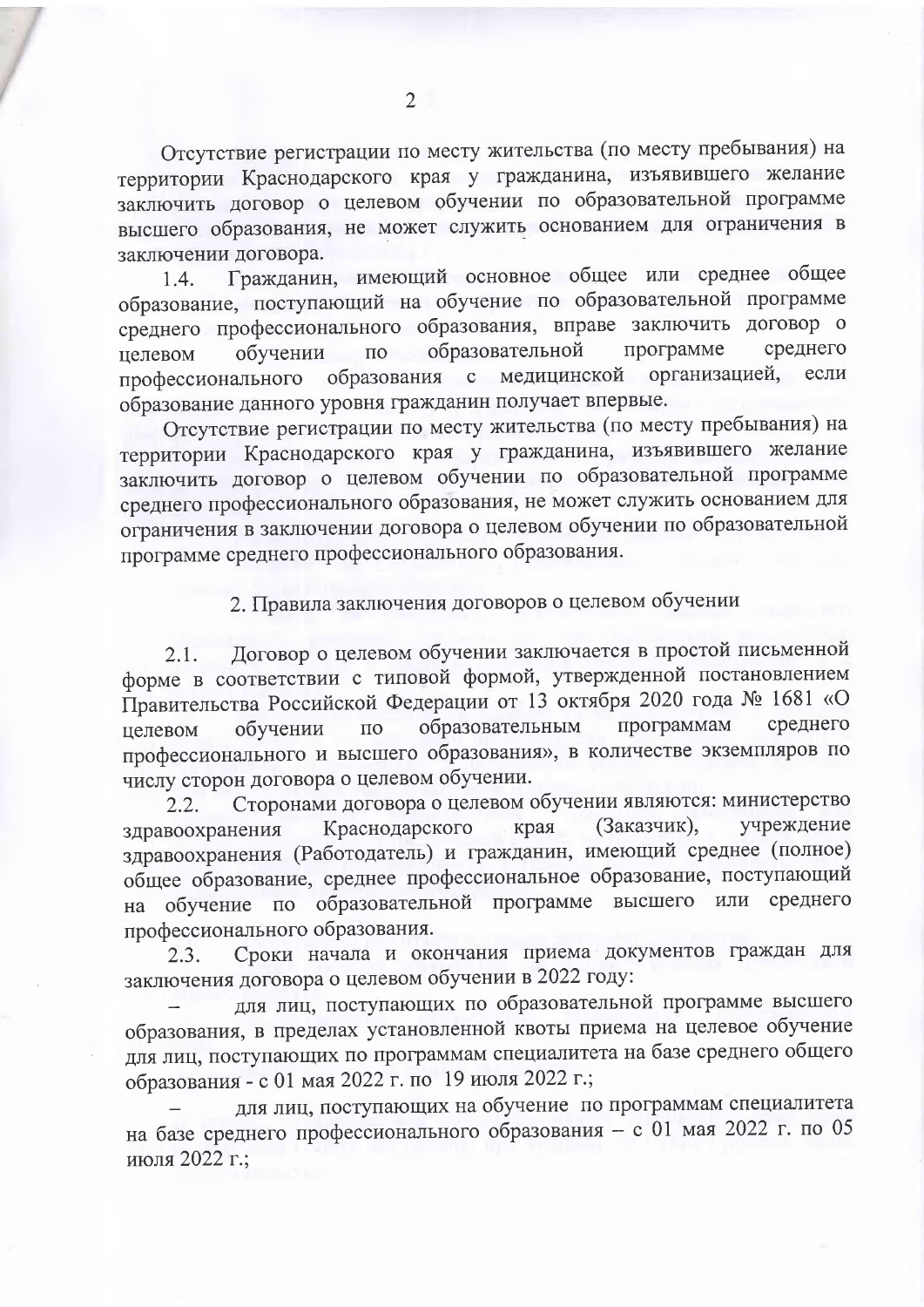для лиц, поступающих по программам ординатуры - с момента поступления квоты приема на целевое обучение по образовательным программам ординатуры за счет бюджетных ассигнований федерального бюджета для министерства здравоохранения Краснодарского края на 2022/23 учебный год по 05 августа 2022 г.;

Для заключения договора о целевом обучении гражданин 2.4. (законный представитель гражданина) лично представляет в учреждение здравоохранения следующие документы:

копию паспорта гражданина РФ;

паспорта законного представителя родителя, копию усыновителя или попечителя (в случае, если на момент предоставления документов гражданин не достиг совершеннолетия);

копию документа государственного образца о среднем (полном общем образовании либо среднем профессиональном образовании) с приложением;

реквизиты счета, открытого в финансово-кредитной организации;

обработку персональных согласно данных согласие на приложению 1 к настоящему Порядку;

обработку персональных законного данных согласие на представителя - родителя, усыновителя или попечителя гражданина, заключающего договор о целевом обучении согласно приложению 2 к настоящему Порядку.

Несовершеннолетний гражданин заключает договор о целевом  $2.5.$ обучении с согласия его законного представителя - родителя, усыновителя или попечителя, оформленного в письменной форме. Указанное согласие является неотъемлемой частью договора о целевом обучении.

Согласие законного представителя - родителя, усыновителя или попечителя, оформленное в письменной форме, не требуется в случаях, когда гражданин приобрел дееспособность в полном объеме в соответствии с законодательством Российской Федерации.

2.6. Основанием для отказа в приеме документов является:

предоставление документов, не соответствующих требованиям настоящего Порядка;

недостоверные документов, содержащих предоставление сведения;

нарушение срока подачи документов.

В случае предоставления неполного пакета документов, гражданин может повторно подать документы, при условии, что срок предоставления документов не истек.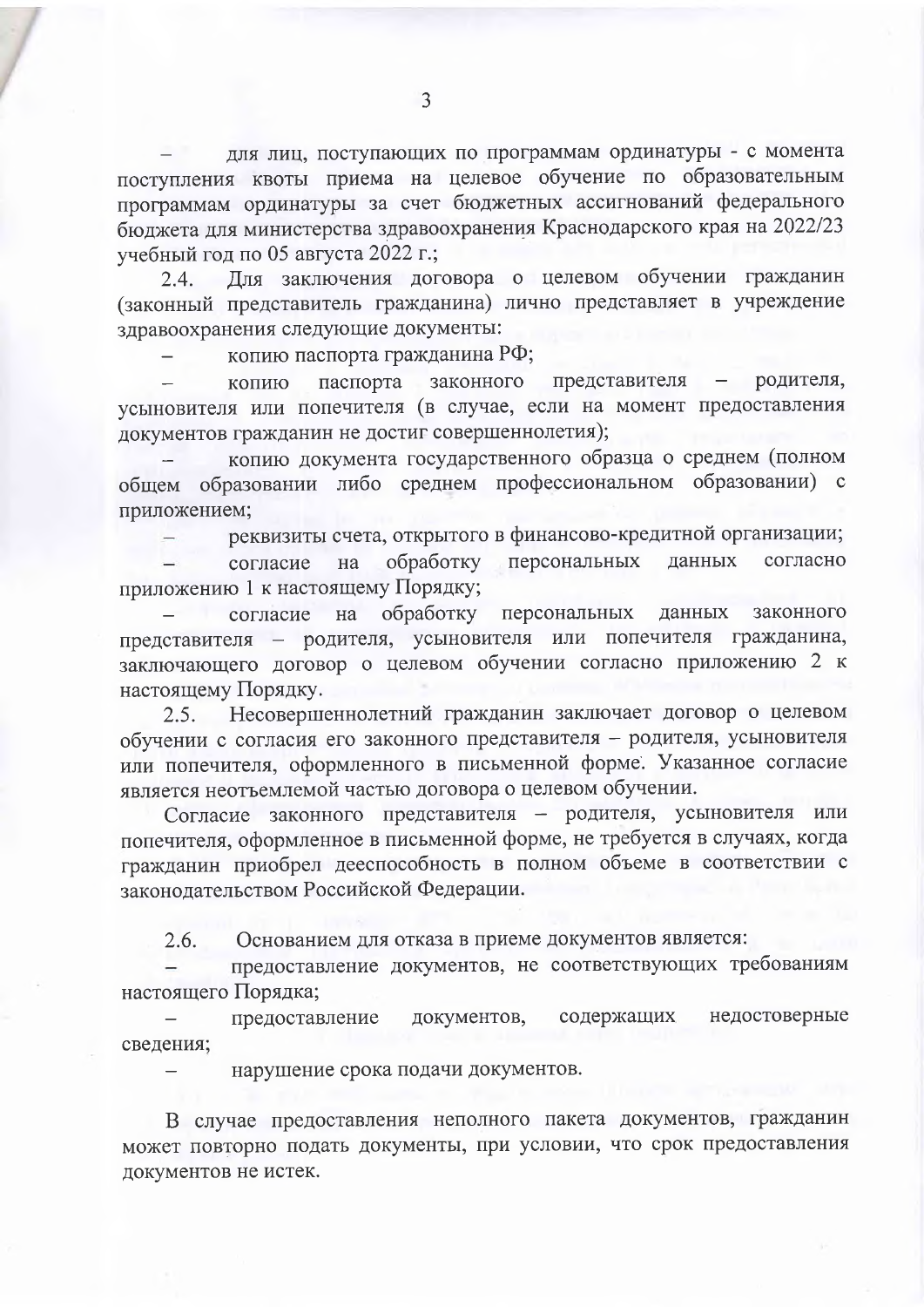программам высшего обучении  $\Pi$ O целевом  $2.7.$ Договор  $\mathbf{O}$ гражданином подписания  $\mathbf{M}$ образования после профессионального руководителем учреждения здравоохранения направляется для подписания в министерство здравоохранения Краснодарского края.

После заключения договора о целевом обучении и его регистрации министерством, медицинской организации возвращаются два экземпляра договора о целевом обучении, один, из которых медицинская организация передает гражданину для предоставления в образовательную организацию.

Договор о целевом обучении вступает в силу с даты его  $2.8.$ подписания, но не позднее 1 сентября текущего года и действует до истечения установленного срока осуществления трудовой деятельности (с обязательства гражданина  $\Pi$ <sup>O</sup> исполнения приостановления учетом установленных случаях, деятельности  $\, {\bf B}$ трудовой осуществлению законодательством Российской Федерации).

В случае не поступления гражданина на целевое обучение в 2.9. пределах квоты приема на целевое обучение по образовательной программе до 1 сентября текущего года договор считается расторгнутым.

освобождаются **OT** обучении целевом договора  $\overline{O}$ Стороны ответственности за неисполнение обязательств по договору о целевом обучении.

После заключения договора о целевом обучении по программам  $2.10.$ высшего образования, в него могут быть внесены изменения, в том числе в части места осуществления трудовой деятельности, по соглашению сторон договора о целевом обучении. Изменения, вносимые в договор о целевом обучении, оформляются дополнительным соглашением к нему, которое заключается в министерстве.

2.11. Изменение и расторжение договоров о целевом обучении осуществляется в соответствии с постановлением Правительства Российской Федерации от 13 октября 2020 г. № 1681 «О целевом обучении по образовательным программам среднего профессионального и высшего образования».

# 3. Порядок предоставления меры поддержки

За счет собственных средств медицинской организации мера  $3.1.$ поддержки предоставляется гражданам, заключившим договоры о целевом обучении в размере: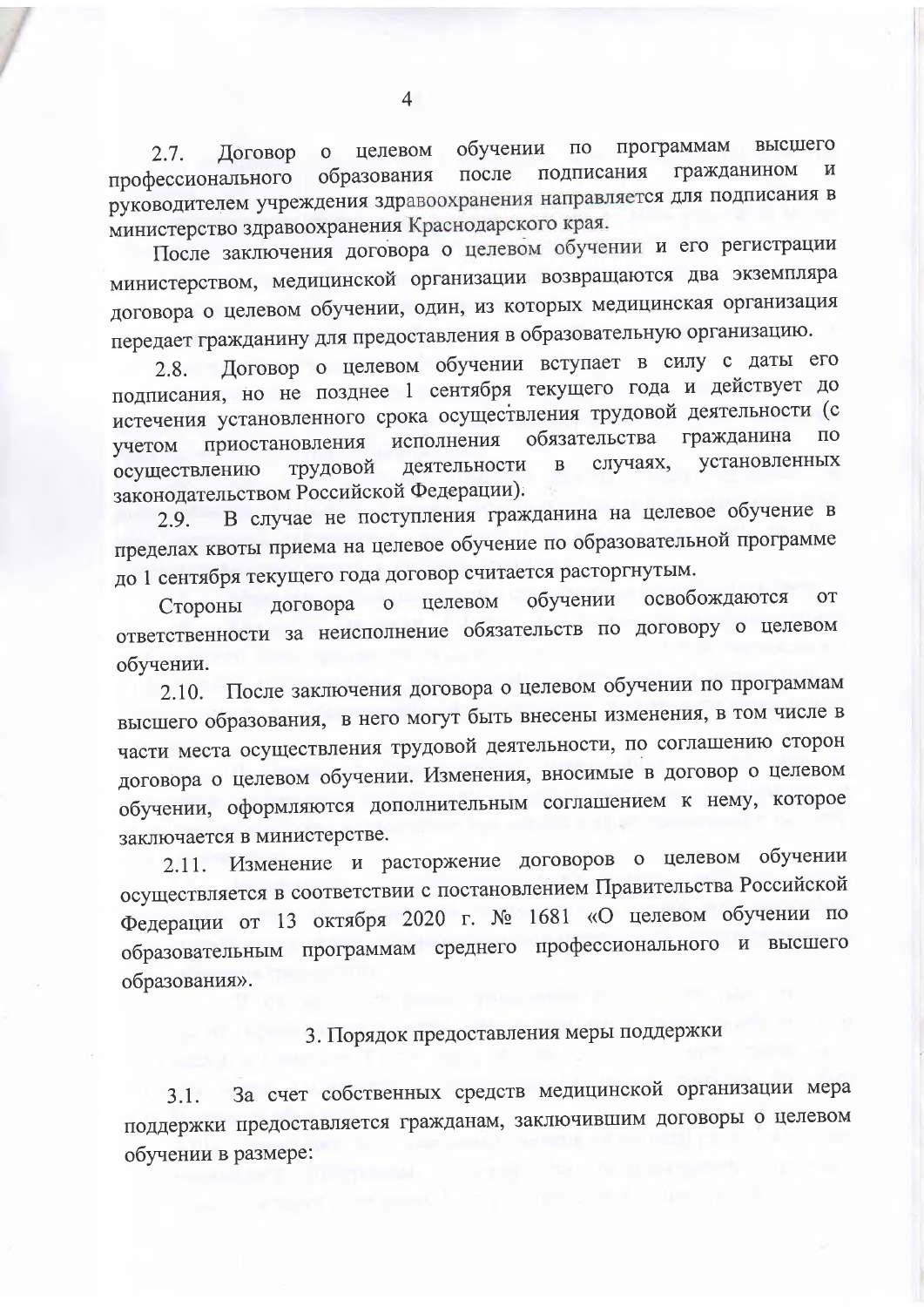- по программе специалитета в размере не менее 1500 рублей за месяц обучения;

- по программе ординатуры в размере не менее 1000 рублей за месяц обучения.

3.2. Размер меры поддержки указан с учетом налога на доходы Удержание налога на доходы физических ЛИЦ физических лиц. соответствии  $\mathbf{C}$ организацией  $\overline{B}$ медицинской осуществляется законодательством Российской Федерации.

меры осуществляет выплату организация Мелицинская  $3.3.$ поддержки путем перечисления денежных средств на счет, открытый гражданином в кредитной организации.

При этом указанная денежная выплата меры поддержки не  $3.4.$ выплачивается гражданину в период его нахождения на плановых перерывах, при получении образования, для отдыха и иных социальных целей в соответствии с календарным учебным графиком.

Мера поддержки расходуется гражданином по его усмотрению.  $3.5.$ 

Ежегодно, не реже 2 (двух) раз в течение учебного и/или  $3.6.$ календарного года, гражданин предоставляет в медицинскую организацию информацию о результатах прохождения промежуточных аттестаций, а также справку из образовательной организации, подтверждающую статус студента.

В случае не предоставления гражданином справки или не  $3.7.$ получения письменной информации от образовательной организации, в установленные сроки, медицинская организация приостанавливает выплату меры поддержки.

меры возобновляет выплату организация Медицинская  $3.8.$ поддержки после предоставления гражданином справки или получения письменной информации от образовательной организации, подтверждающей факт обучения гражданина.

В случае нахождения гражданина в академическом отпуске,  $3.9.$ отпуске по беременности и родам, либо в отпуске по уходу за ребенком до достижения им возраста 3-х лет, медицинская организация приостанавливает выплату меры поддержки, с даты начала такого отпуска по лату возобновления обучения.

3.10. Гражданин в случае неисполнения обязательств по освоению трудовой осуществлению образовательной программы и  $(MJ)$  $\overline{10}$ деятельности в течение не менее 3 лет в соответствии с полученной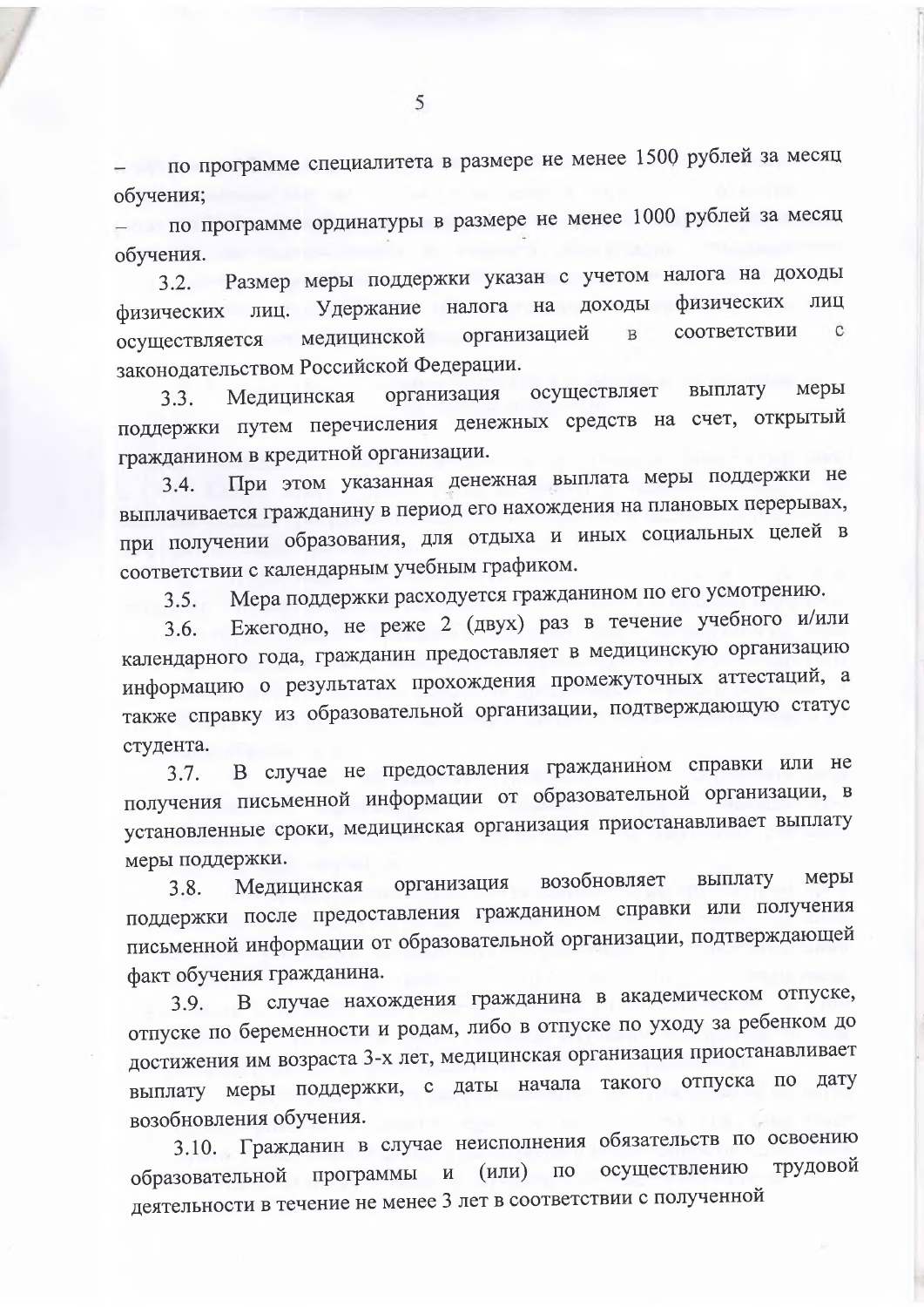квалификацией возмещает медицинской организации расходы, связанные с предоставлением мер поддержки гражданину, в порядке, предусмотренном разделом V Положения о целевом обучении по образовательным программам среднего профессионального и высшего образования, утвержденного постановлением Правительства Российской Федерации от 13.10.2020 № 1681 программам среднего обучении по образовательным целевом  $\langle \langle \mathbf{O} \rangle$ профессионального и высшего образования».

4. Учет договоров о целевом обучении и мониторинг их исполнения. Заключительные положения.

Лицо, ответственное за работу по организации целевого обучения 4.1. в ГБУЗ ЕКВД, ведет журнал учета договоров о целевом обучении по образовательным программам среднего специального и высшего образования по форме согласно приложению 3 к настоящему Порядку.

Информация об изменениях, вносимых в договор о целевом  $4.2.$ обучении, о приостановлении обязательств по договору о целевом обучении, а также о трудоустройстве гражданина в соответствии с договором о целевом обучении, направляется в министерство здравоохранения Краснодарского края лицом, ответственным за работу по организации целевого обучения в ГБУЗ ЕКВД в течение 3-х рабочих дней с момента возникновения одного из указанных обязательств.

образовательной гражданина И3 отчисления 43.  $\overline{B}$ случае медицинскую форме письменной  $\mathbf{B}$ информирует  $OH$ организации, организацию о неисполнении им обязательств по обучению согласно договору о целевом обучении.

После завершения обучения гражданин обязан трудоустроиться в 4.4. медицинскую организацию в установленные договором о целевом обучении сроки, либо уведомить медицинскую организацию о приостановлении невозможности исполнения трудоустройству или обязательств  $\Pi$ <sup>O</sup> обязательств в соответствии с постановлением Правительства Российской Федерации от 13.10.2020 № 1681«О целевом обучении по образовательным программам среднего профессионального и высшего образования».

В случае если после завершения обучения, гражданин не является 4.5. для трудоустройства в медицинскую организацию, то она направляет гражданину в письменной форме уведомление о необходимости исполнения обязательств по договору о целевом обучении и об ответственности за